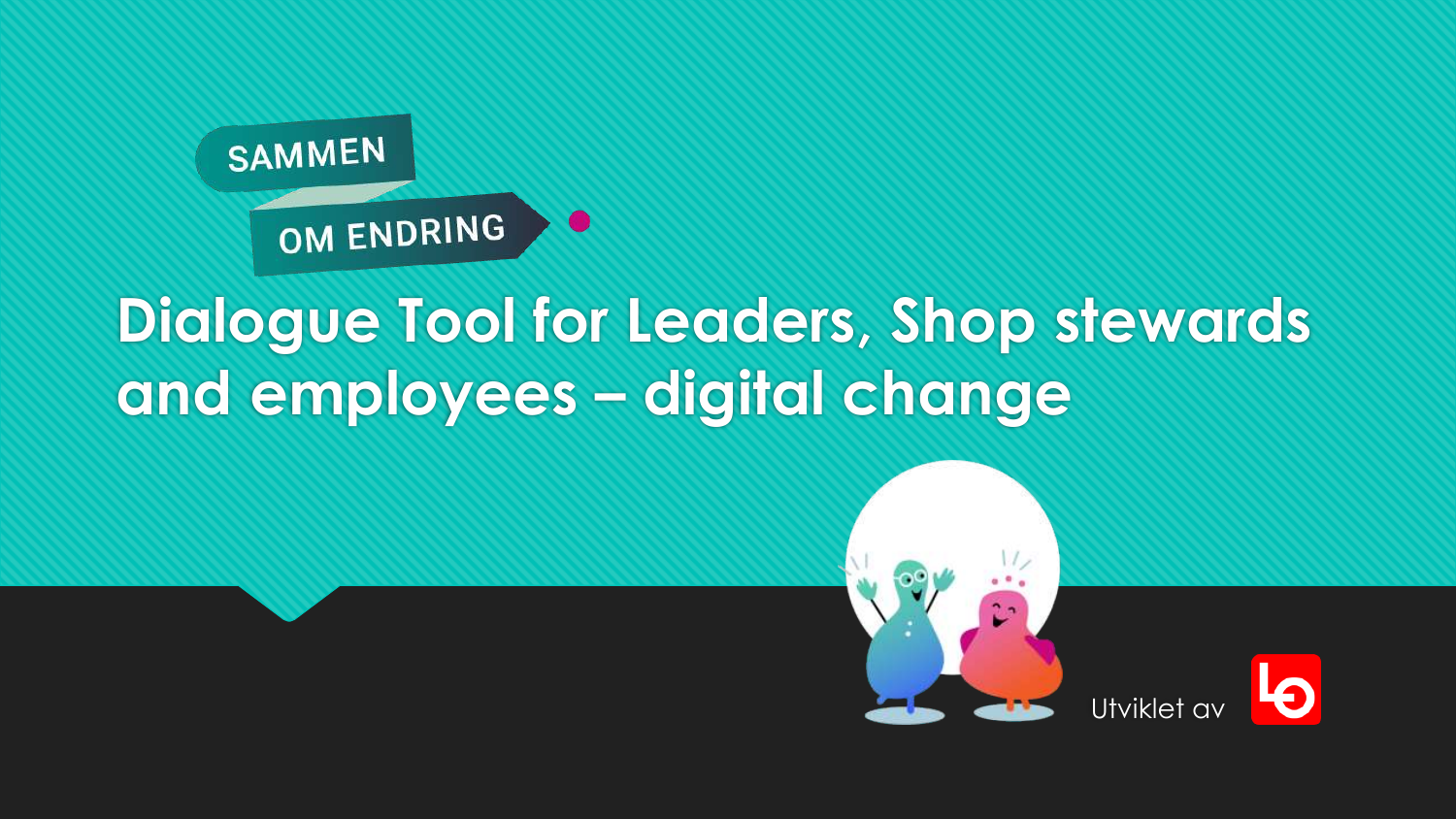### **SAMMEN Why** did we make this tool?

### *Norwegian work life is about Dialogue and trust*

*The Norwegian Model has been in development for over 120 years; it helps create predictability, dialogue and trust in the workplace, giving us the tools necessary to deal with differences of opinion and conflicts of interest before they escalate into major conflicts.*

*The possibility for employees to influence their working conditions, and a work life characterized by equality and trust are also part of this tradition. This situation allows employees' knowledge and skills to be used positively, which in turn creates employee motivation and job satisfaction.*

**Empowerment of employees is simply quality leadership in 2020 – with Agile Leadership as the new buzzword!**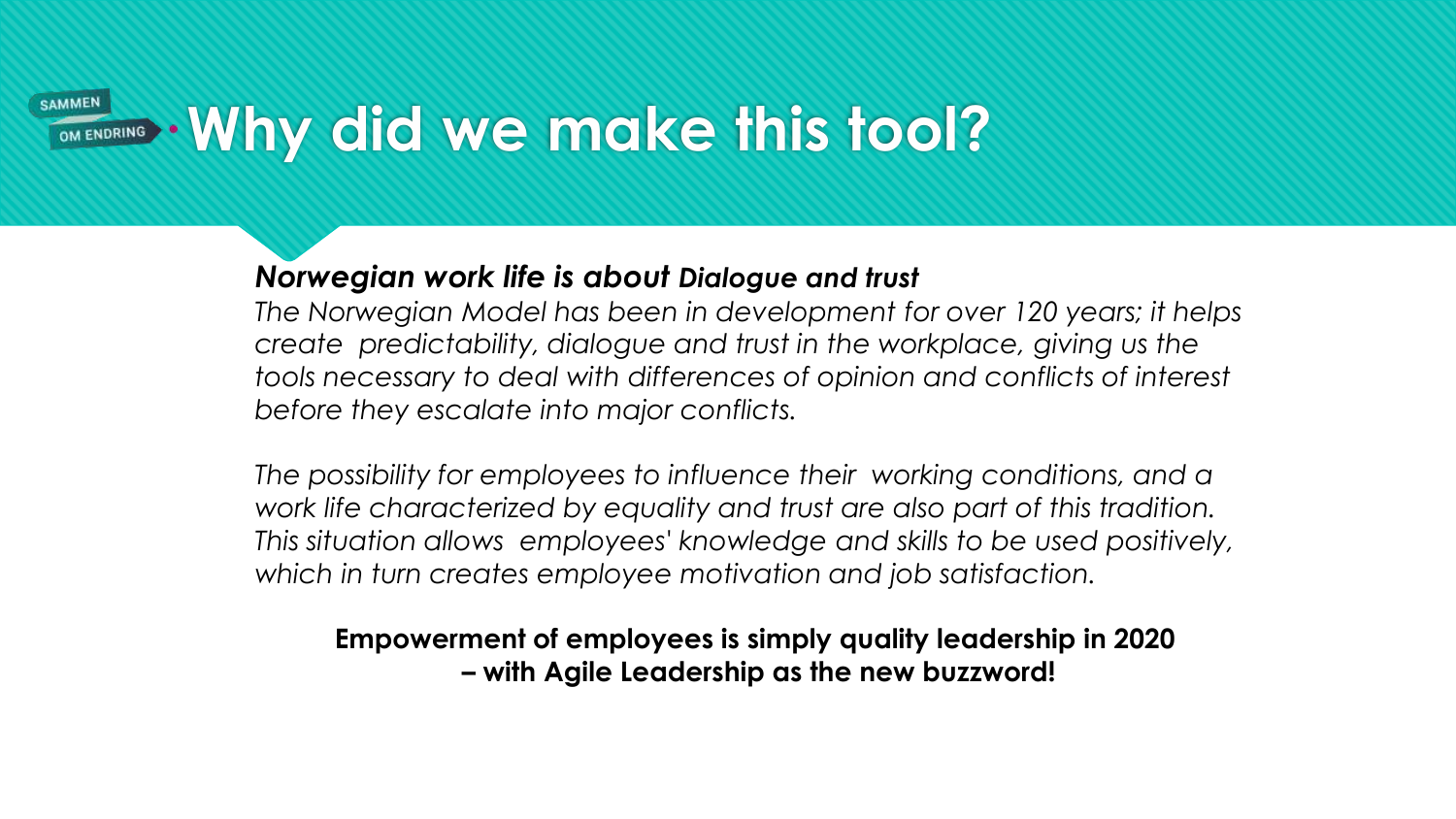

**We didn ´t know the scope of change that would hit us…**

O Social dialogue and empowerment of employees will help get the necessary data to the forefront – it is often the employees that know the company's «untold» secrets…

O Use the collective competence to perform the best change management

O The more trust is built  $up$  – the more possibility for agile processes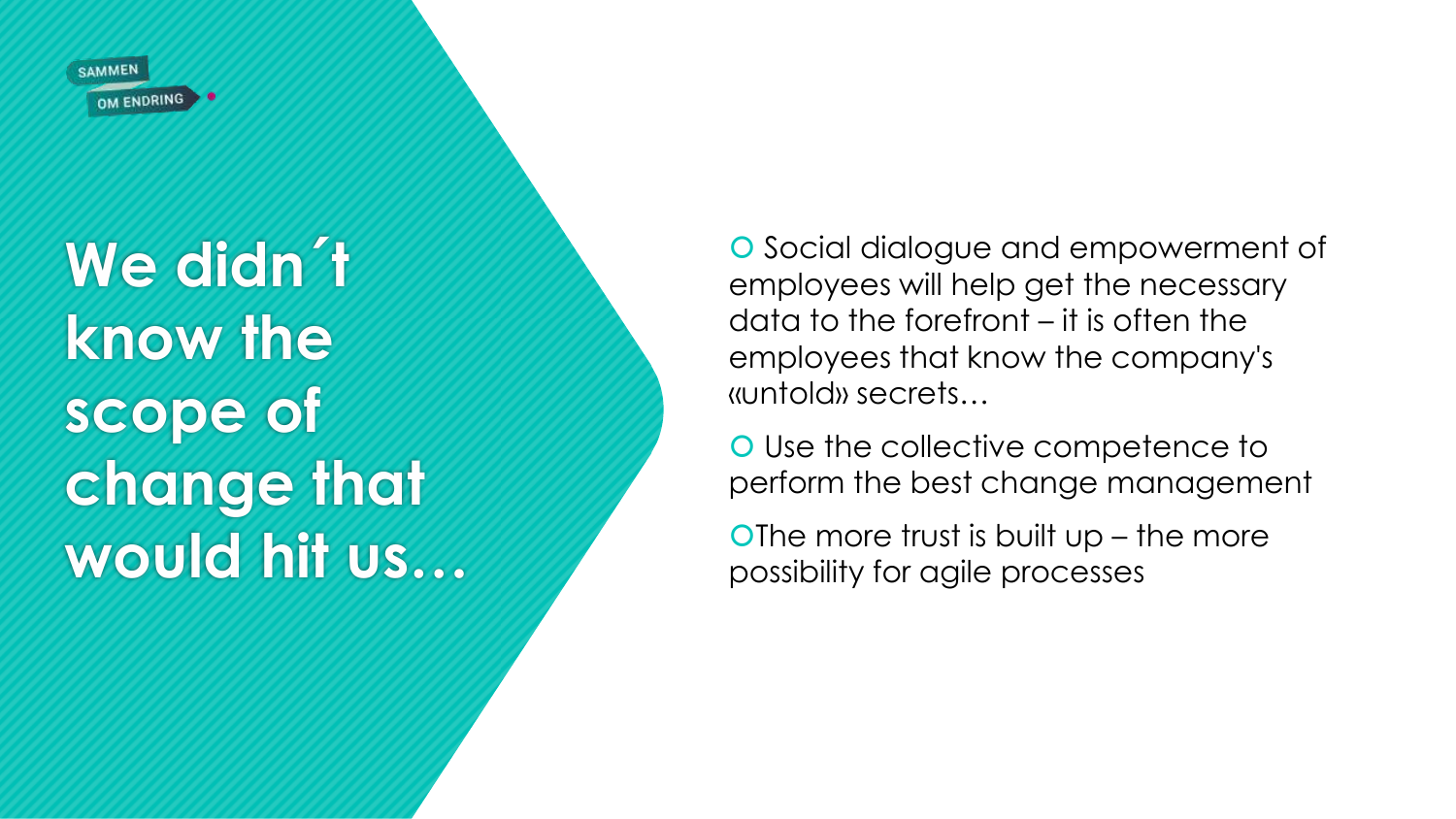

## **What does the tool do for you?**

- It helps structure your social dialogue so it takes into account the most common challenges you need to face – and find solution too according to both Norwegian Law (for example Data Privacy rights), the legal regulations in the Working Act and Collective Agreements
- A Print Out option leaves you with a hard copy of your dialogue process and can be used for further information to employees and leadership structures
- **O** The Tool connects you to an e-learning portal about digitization and digitalisation
- **O** The Tool connects you to a National Centre for Competence building in Work Life offering funding for developing the workers basic skills and other useful recourses to do with training and education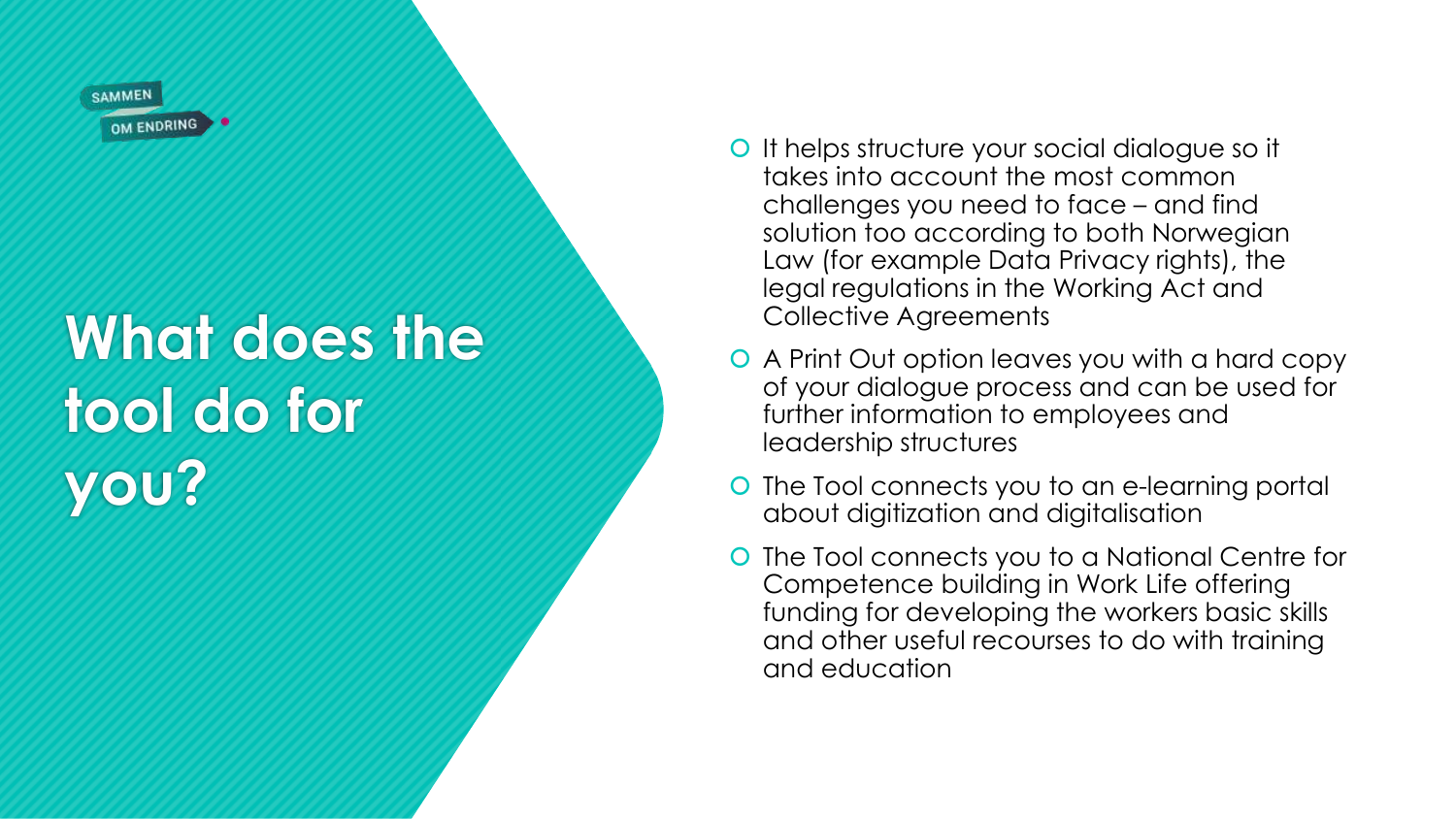

## **How to use it**

- 1. Go to [www.sammenomendring.no](http://www.sammenomendring.no/)
- 2. See the instruction video it is simple to use
- 2. Click start and register with your e-mails

### **You are ready to start!**

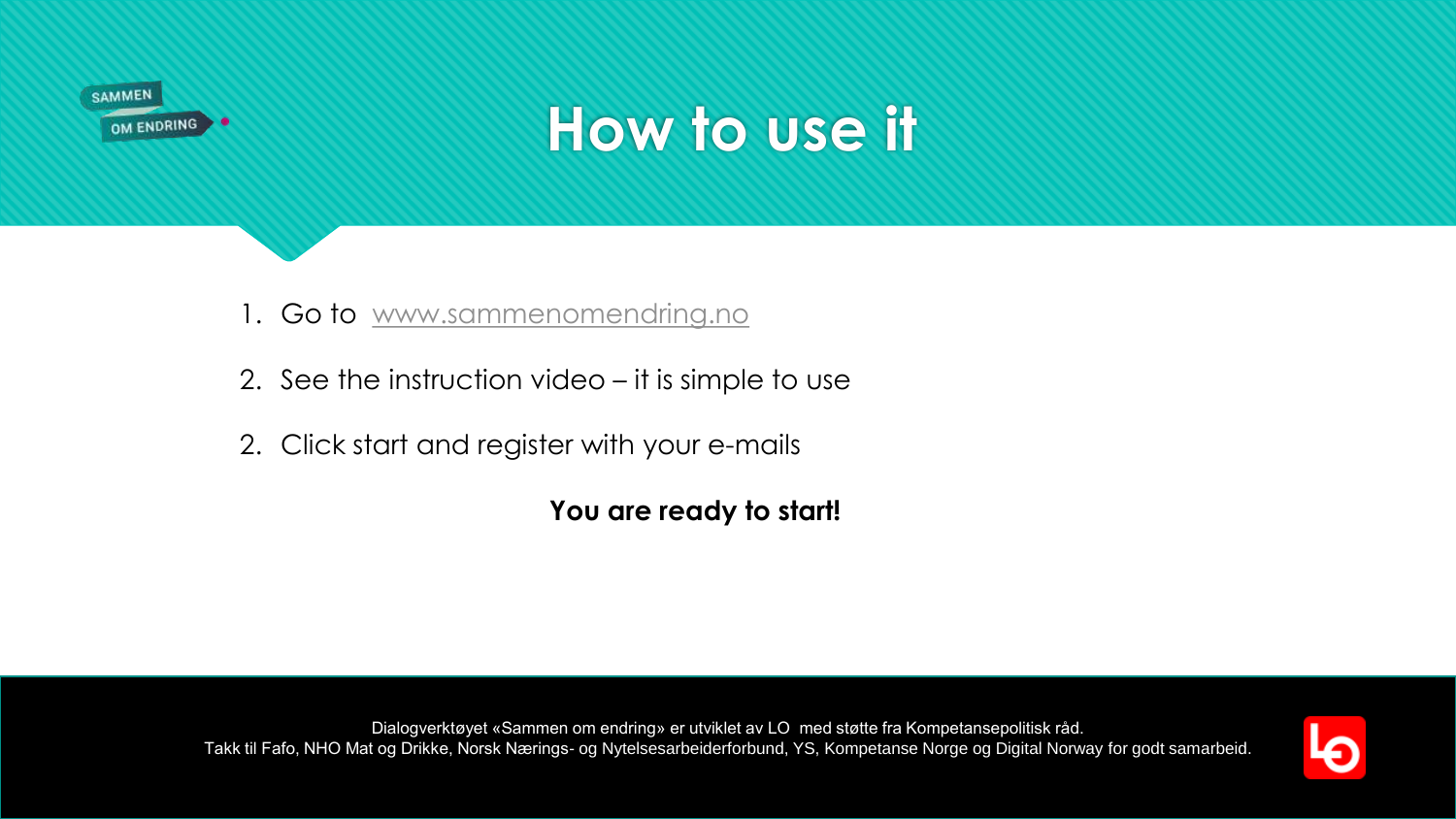

# **It is simple!**